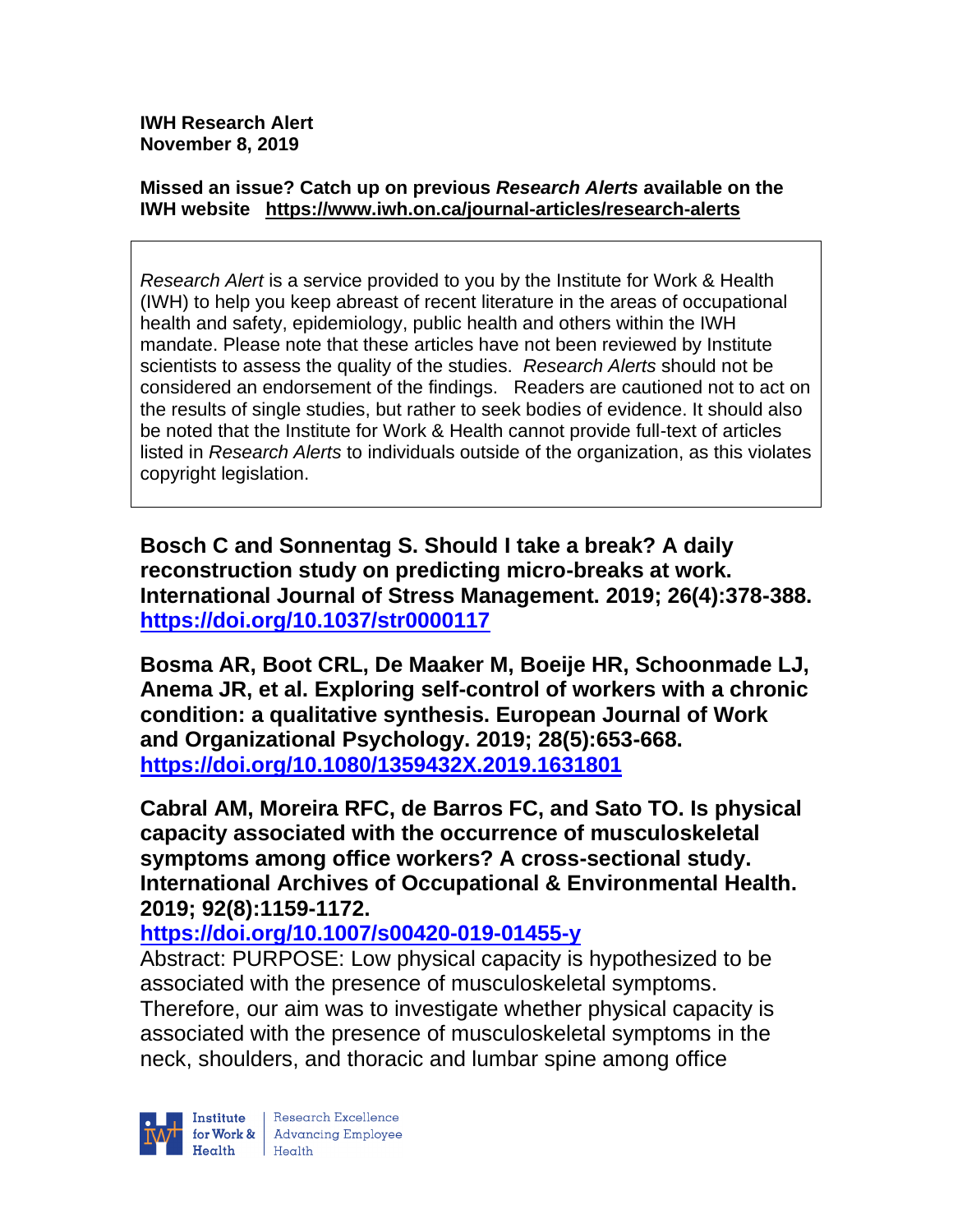workers. METHODS: Sixty-seven office workers, recruited at the university, were evaluated regarding the presence of musculoskeletal symptoms through the Nordic Musculoskeletal Questionnaire (NMQ). Measurements of muscle strength and endurance of shoulder abduction, endurance of trunk flexion and extension, and back and leg flexibility were obtained. Data were analysed through a binomial logistic regression model, considering physical capacity as the independent variable and symptoms as the dependent variable. An adjusted model was also applied that controlled for individual and occupational covariates. RESULTS: The basic model showed a significant association between reduced shoulder abduction strength and neck (OR: 0.87; 95% CI 0.78-0.98) and shoulder symptoms (OR: 0.88; 95% CI 0.78-0.99), and between reduced back and leg flexibility and thoracic spine symptoms (OR: 0.92; 95% CI 0.85-0.99). The adjusted model, after controlling for the covariates, demonstrated that reduced shoulder abduction strength (OR: 0.70; 95% CI 0.52-0.94) and reduced back and leg flexibility (OR: 0.81; 95% CI 0.66-0.99) were associated, instead, with the occurrence of neck and low back symptoms, respectively, in the last 12 months. CONCLUSIONS: Physical capacity is associated with the presence of neck and low back symptoms in office workers. Furthermore, individual and occupational characteristics affect the relationship between physical capacity and musculoskeletal symptoms and should be considered for understanding and managing musculoskeletal symptoms among office workers

**Chandler JJ. Surveying vocational rehabilitation applicants online: a feasibility study. Journal of Disability Policy Studies. 2019; 30(3):164-173. <https://doi.org/10.1177/1044207319835188>** 

**Fredriksson S, Kim JL, Toren K, Magnusson L, Kahari K, Soderberg M, et al. Working in preschool increases the risk of hearing-related symptoms: a cohort study among Swedish women. International Archives of Occupational & Environmental Health. 2019; 92(8):1179-1190.** 

**<https://doi.org/10.1007/s00420-019-01453-0> [open access]** Abstract: PURPOSE: To assess whether working in preschools increases the risk of hearing-related symptoms and whether age,

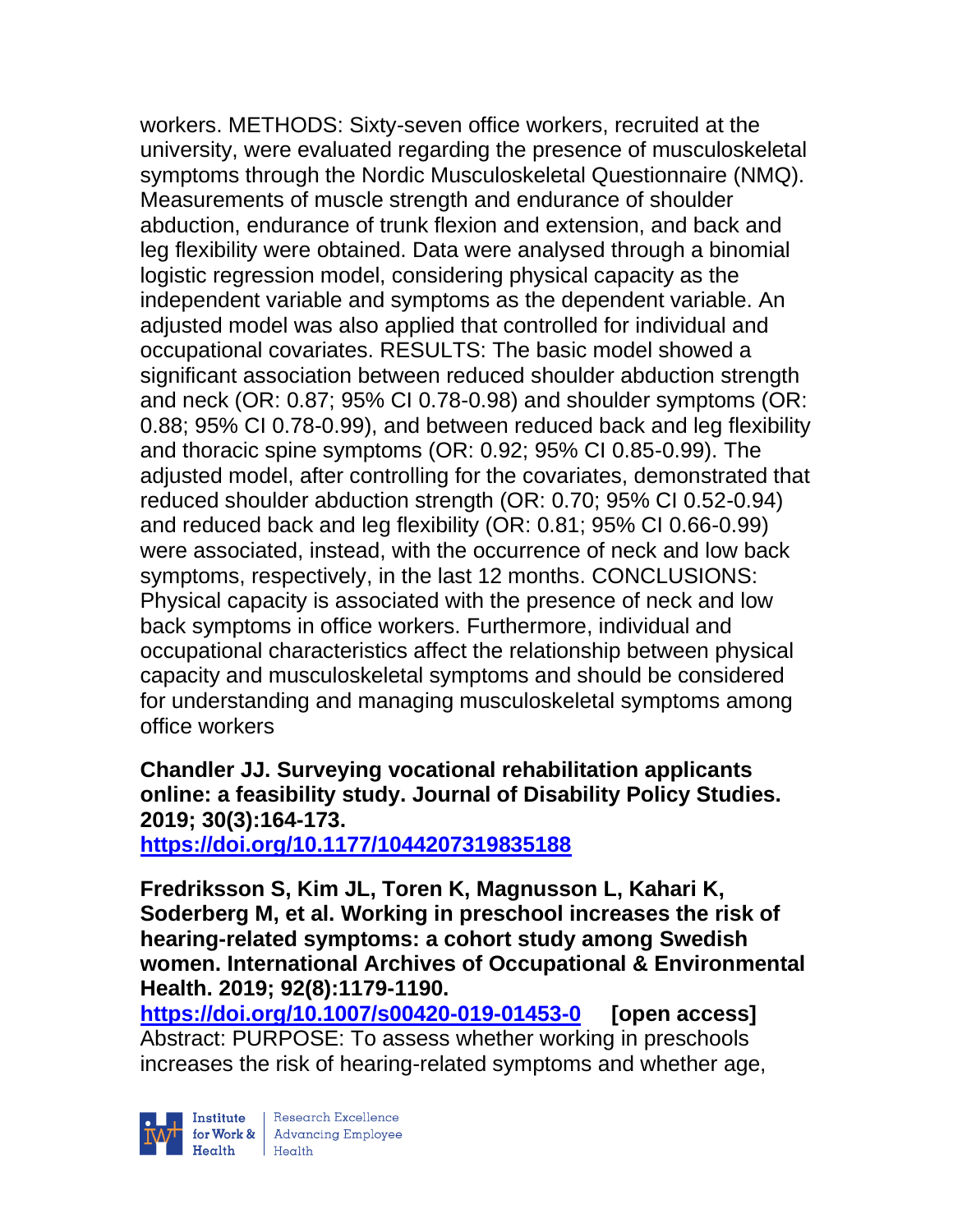occupational noise, and stressful working conditions affect the risk. METHODS: Questionnaire data on hearing-related symptoms were analysed in women aged 24-65 (4718 preschool teachers, and 4122 randomly selected general population controls). Prevalence and risk ratio (RR) of self-reported hearing loss, tinnitus, difficulty perceiving speech, hyperacusis and sound-induced auditory fatigue were assessed by comparing the cohorts in relation to age and selfreported occupational noise and stressful working conditions (effortreward imbalance and emotional demands). RR was calculated using log-binomial regression models adjusted for age, education, income, smoking, hearing protection, and leisure noise. Incidence rates and incidence rate ratios (IRR) were calculated for retrospectively reported onset of all symptoms except sound-induced auditory fatigue. RESULTS: Compared to the controls, preschool teachers had overall more than twofold RR of sound-induced auditory fatigue (RR 2.4, 95% confidence interval 2.2-2.5) and hyperacusis (RR 2.3, 2.1-2.5) and almost twofold for difficulty perceiving speech (RR 1.9, 1.7-2.0). Preschool teachers had a threefold IRR of hyperacusis (IRR 3.1, 2.8-3.4) and twofold for difficulty perceiving speech (IRR 2.4, 2.2- 2.6). Significantly although slightly less increased RR and IRR were observed for hearing loss and tinnitus. RR and IRR were generally still increased for preschool teachers when stratified by age and occupational exposure to noise and stress. CONCLUSIONS: This large cohort study showed that working as preschool teacher increases the risk of self-reported hearing-related symptoms, indicating a need of preventative measures

### **Gard G, Pessah-Rasmussen H, Brogardh C, Nilsson A, and Lindgren I. Need for structured healthcare organization and support for return to work after stroke in Sweden: experiences of stroke survivors. Journal of Rehabilitation Medicine. 2019; 51(10):741-748.**

**<https://doi.org/10.2340/16501977-2591> [open access]** Abstract: OBJECTIVE: To explore stroke survivors' experiences of healthcare-related facilitators and barriers concerning return to work after stroke. DESIGN: A qualitative study. SETTING: Outpatient stroke rehabilitation unit at a University Hospital in southern Sweden. PARTICIPANTS: A convenient sample of 20 persons admitted to Skane University Hospital for acute stroke care (median age 52



| Research Excellence for Work & Advancing Employee<br>Health Health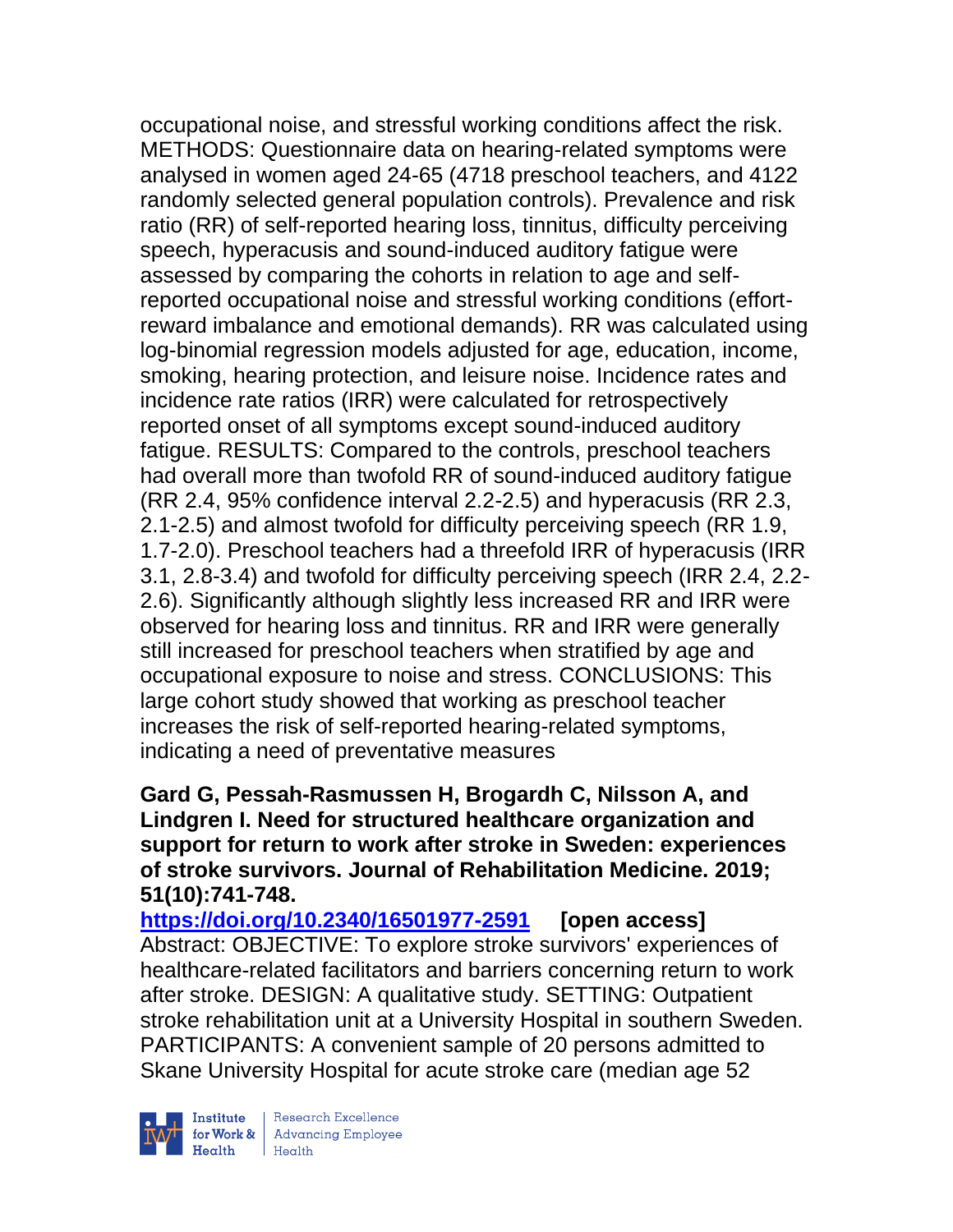years), in employment of at least 10 h per week at stroke onset and having been referred to stroke rehabilitation within 180 days. METHODS: The interviews were performed by focus groups, and the data were analysed by content analysis. RESULTS: Facilitating factors were a tailored rehabilitation content with relevant treatments, adequate timing and a structured stepwise return-to-work process. A lack of sufficient early healthcare information, rehabilitation planning and coordination were perceived as barriers. An early rehabilitation plan, a contact person, and improved communication between rehabilitation actors were requested, as well as help with work transport, home care, children and psychosocial support for families. CONCLUSION: Tailored rehabilitation content and a structured stepwise return-to-work process facilitated return to work. Insufficient structure within the healthcare system and lack of support in daily life were perceived barriers to return to work, and need to be improved. These aspects should be considered in the return-to-work process after stroke

#### **Hirsh AT, Miller MM, Hollingshead NA, Anastas T, Carnell ST, Lok BC, et al. A randomized controlled trial testing a virtual perspective-taking intervention to reduce race and socioeconomic status disparities in pain care. Pain. 2019; 160(10):2229-2240.**

### **<https://doi.org/10.1097/j.pain.0000000000001634>**

Abstract: We conducted a randomized controlled trial of an individually tailored, virtual perspective-taking intervention to reduce race and socioeconomic status (SES) disparities in providers' pain treatment decisions. Physician residents and fellows ( $n = 436$ ) were recruited from across the United States for this two-part online study. Providers first completed a bias assessment task in which they made treatment decisions for virtual patients with chronic pain who varied by race (black/white) and SES (low/high). Providers who demonstrated a treatment bias were randomized to the intervention or control group. The intervention consisted of personalized feedback about their bias, real-time dynamic interactions with virtual patients, and videos depicting how pain impacts the patients' lives. Treatment bias was re-assessed 1 week later. Compared with the control group, providers who received the tailored intervention had 85% lower odds of demonstrating a treatment bias against black patients and 76%



| Research Excellence Finantium Research Excellence<br>
Finantium Research Employee<br>
Realth Health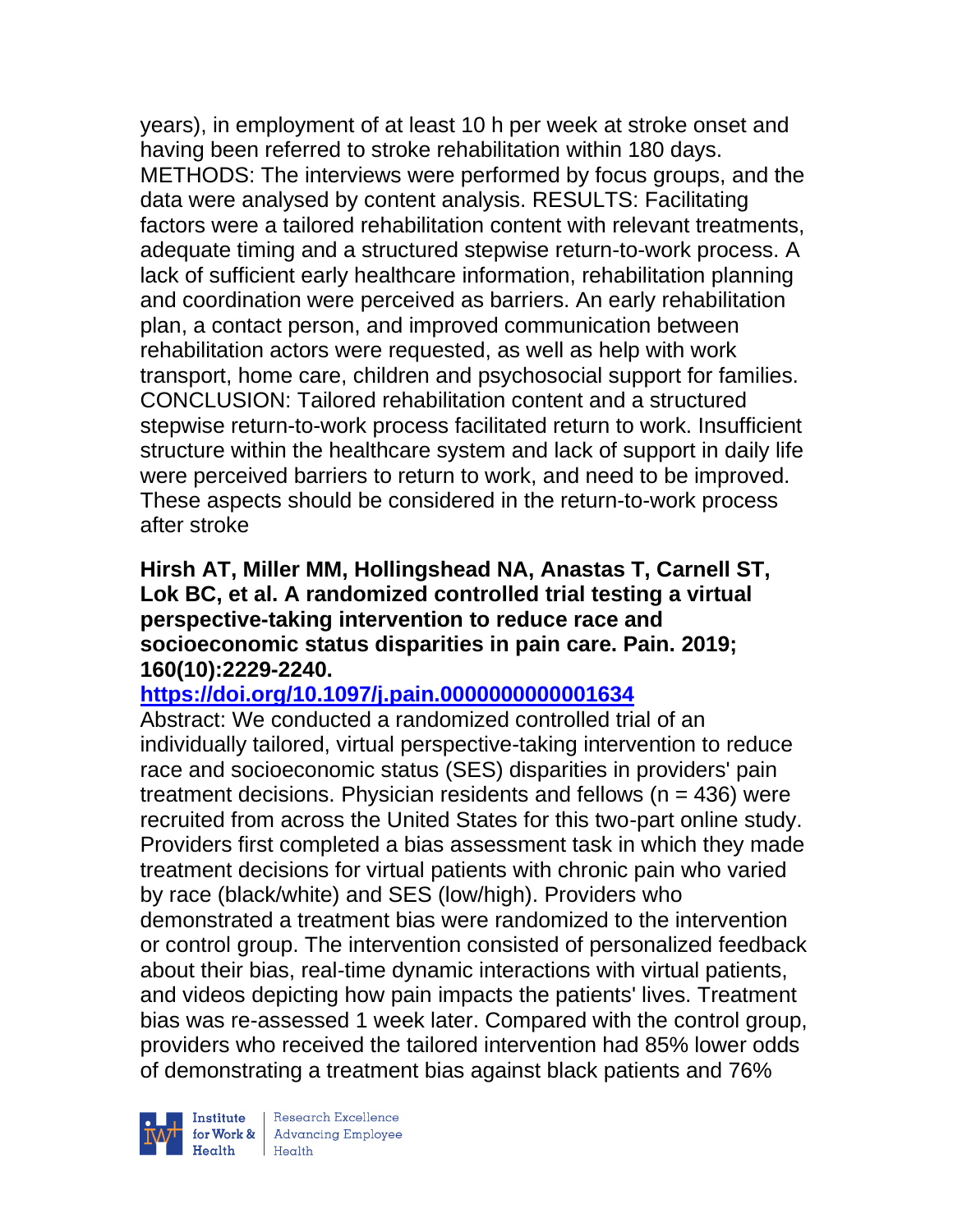lower odds of demonstrating a treatment bias against low SES patients at follow-up. Providers who received the intervention for racial bias also showed increased compassion for patients compared with providers in the control condition. Group differences did not emerge for provider comfort in treating patients. Results suggest an online intervention that is tailored to providers according to their individual treatment biases, delivers feedback about these biases, and provides opportunities for increased contact with black and low SES patients, can produce substantial changes in providers' treatment decisions, resulting in more equitable pain care. Future studies should examine how these effects translate to real-world patient care and the optimal timing/dose of the intervention

**Ibrahim ME, Weber K, Courvoisier DS, and Genevay S. Recovering the capability to work among patients with chronic low back pain after a four-week, multidisciplinary biopsychosocial rehabilitation program: 18-month follow-up study. BMC Musculoskeletal Disorders. 2019; 20(1):439. <https://doi.org/10.1186/s12891-019-2831-6> [open access]** Abstract: BACKGROUND: Chronic low back pain (LBP) is a leading cause of disability worldwide. Biopsychosocial rehabilitation programs have been advocated for its management, especially since the widespread acceptance of the biopsychosocial model of chronic pain. Despite extensive evidence of its short-term benefits, few studies have reported on its long-term effect and more specifically on indirect outcomes such as return to work and quality of life (QoL). The present study evaluated the long-term effect of a multidisciplinary biopsychosocial rehabilitation (MBR) program for patients with chronic LBP, for which short- and intermediate-term efficacy had been established, with an emphasis on recovering work capability. METHODS: This prospective cohort study enrolled 201 patients on a four-week MBR program incorporating physical and occupational therapies and psychological counselling. Assessments occurred at program admission and discharge and at 6 and 18 months. Work capability, Oswestry Disability Index, Tampa Scale for Kinesiophobia, Core Outcome Measures Index (COMI), and Hospital Anxiety and Depression Scale were assessed. Multiple mixed models were used to detect changes in each outcome. Logistic regressions were calculated to identify predictors of recovery of work capability.



| Research Excellence for Work & Advancing Employee<br>Health Health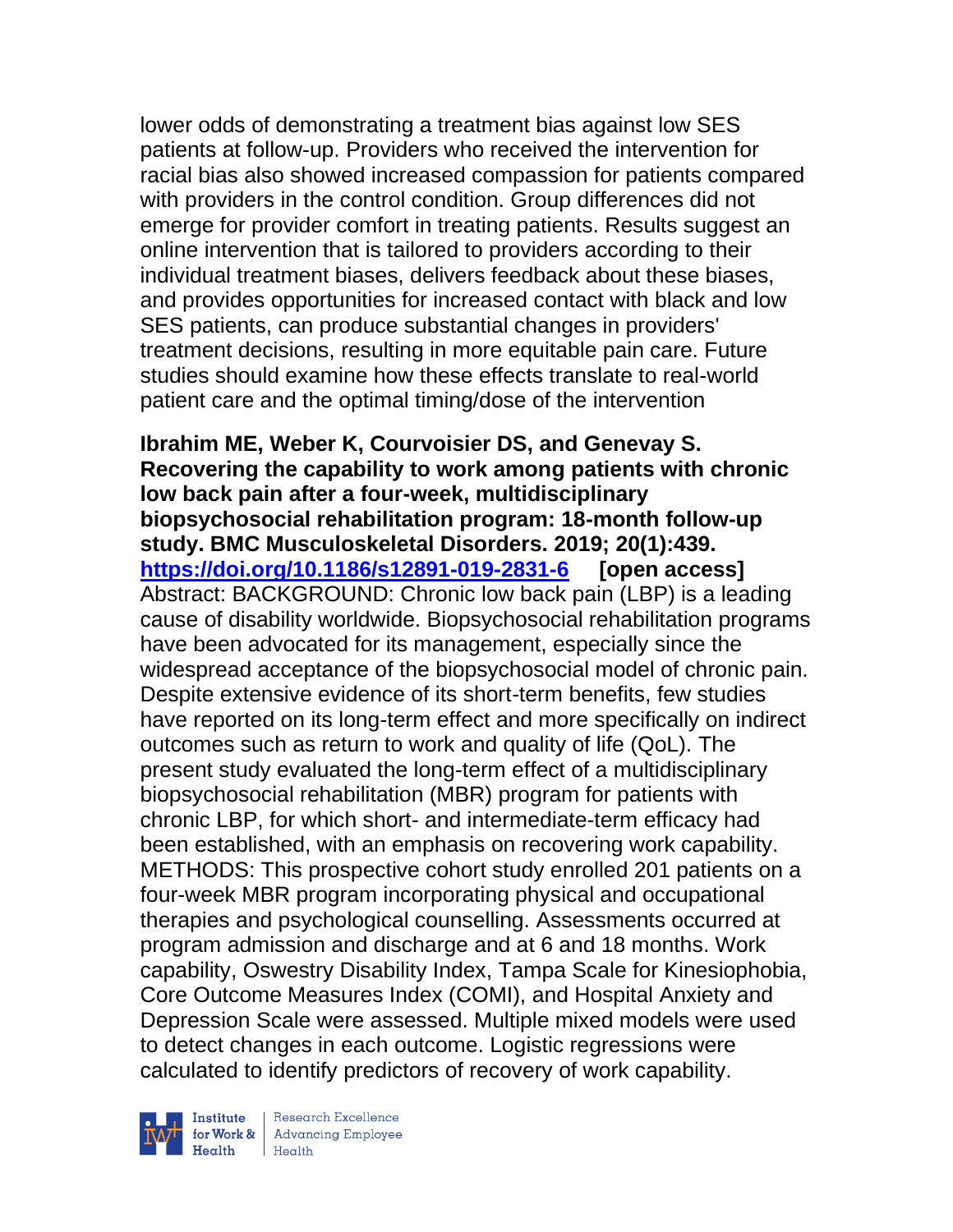RESULTS: Of the 201 patients who fulfilled the eligibility criteria, 160 (79.8%) attended the discharge assessment, 127 (63.2%) attended the 6-month follow-up, and 107 (53.3%) continued to the 18-month follow-up. Initially, 128 patients (71.5%) had been on sick leave. At 6 and 18 months, 72 (56.7%) and 84 (78.5%) participants had recovered their work capability, respectively. There were significant improvements in pain, disability, kinesiophobia, and anxiety and depression scores over time. Patients who recovered work capability showed significantly greater improvements in their total COMI score, general QoL, and disability, which were the best three predictors of recovering work capability. CONCLUSIONS: This study extends previous results confirming the program's contribution to recovering work capability among chronic LBP patients

### **Krause JS, Dismuke-Greer CE, Reed KS, and Rumrill P. Employment and job benefits among those with spinal cord dysfunction: a comparison of people with spinal cord injury and multiple sclerosis. Archives of Physical Medicine & Rehabilitation. 2019; 100(10):1932-1938.**

## **<https://doi.org/10.1016/j.apmr.2019.05.031>**

Abstract: OBJECTIVE: (1) Identify the proportion of participants with spinal cord dysfunction (SCD) reporting each of 10 job benefits and compare the proportions between participants with spinal cord injury (SCI) and multiple sclerosis (MS); and (2) examine if diagnostic criteria, demographics, education level, and functional limitations are associated with the number of job benefits received. DESIGN: Econometric modeling of cross-sectional data using a 2-step data analytic model of employment and job benefits. SETTING: Medical university in the southeastern United States. PARTICIPANTS: Participants (N=2624) were identified from the southeastern United States. After eliminating those age 65 and older, there were 2624 adult participants with SCD; 1234 had MS and 1390 had SCI. INTERVENTIONS: Not applicable. MAIN OUTCOME MEASURES: Current employment status; number of benefits received and specific benefits received. RESULTS: A greater proportion of participants with MS received benefits, with significant differences observed on all but 1 type of benefit. Among those who were employed, a greater number of benefits was associated with having MS, greater education, younger age, married or in an unmarried couple, and not



 $\begin{tabular}{|l|} Institute & Research Excellence \\ \hline for Work & Advancing Employee \\ Health & Health \\ \end{tabular}$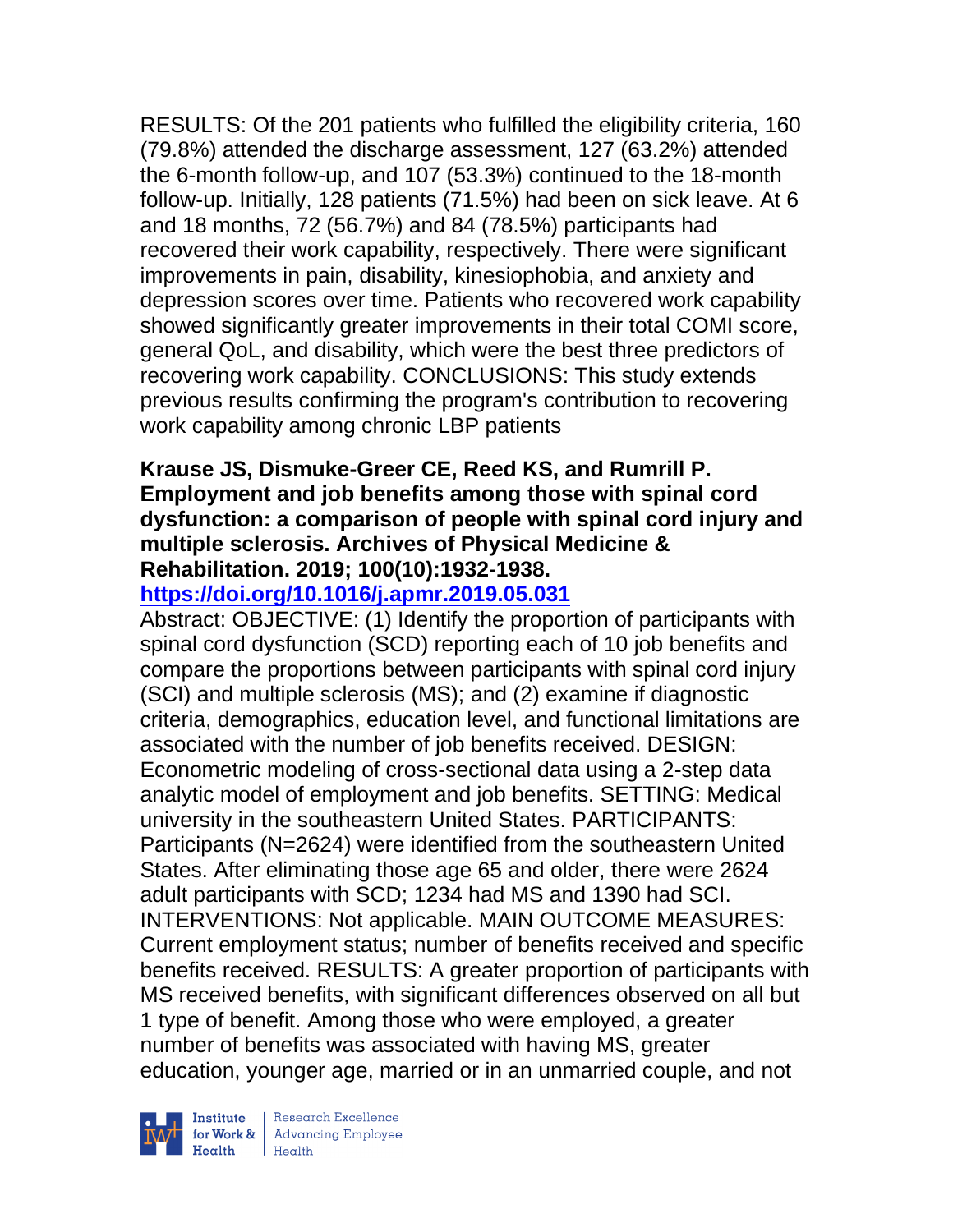having functional restrictions with cognition, doing errands, or shopping alone in the community, and walking. CONCLUSIONS: Employed participants with MS were more likely to receive job benefits, indicative of a higher quality of employment, compared to participants with SCI. Employment without benefits is a form of underemployment that disproportionately affects individuals with many of the same characteristics that initially lead to disparities in probability of gainful employment

**Lu L, Li W, Mead J, and Xu J. Managing major accident risk from a temporal and spatial perspective: a historical exploration of workplace accident risk in China. Safety Science. 2020; 121:71- 82.** 

**<https://doi.org/10.1016/j.ssci.2019.08.035>** 

# **Petrakis M, Stirling Y, and Higgins K. Vocational support in mental health service delivery in Australia. Scandinavian Journal of Occupational Therapy. 2019; 26(7):535-545.**

**<https://doi.org/10.1080/11038128.2018.1498918>** 

Abstract: BACKGROUND: Individuals experiencing severe and persistent mental illness report a desire to gain and sustain work. Individual Placement and Support (IPS) is an evidence-based approach to vocational rehabilitation to support competitive employment outcomes. AIM/OBJECTIVE: This study aimed to evaluate whether a joint-governance management partnership, between a clinical adult mental health and an employment service, could deliver a sustained IPS program in Australia. MATERIALS AND METHOD: The methodology entailed a Clinical Data Mining approach, to examine records from seven years of implementation of IPS in one setting within an Australian public mental health service context. RESULTS/FINDINGS: Despite the prevalence of schizophrenia spectrum diagnoses and an older mean age (39 years), indicating that a large proportion of the cohort had experienced serious mental illness for over twenty years, findings were that 46.3% of participants achieved employment. CONCLUSIONS: This is an excellent result and is comparable to the only randomised control trial, with adult services, in the Australian context, which found a 42.5% employment rate possible under IPS compared with just 23.5% with referral to external employment

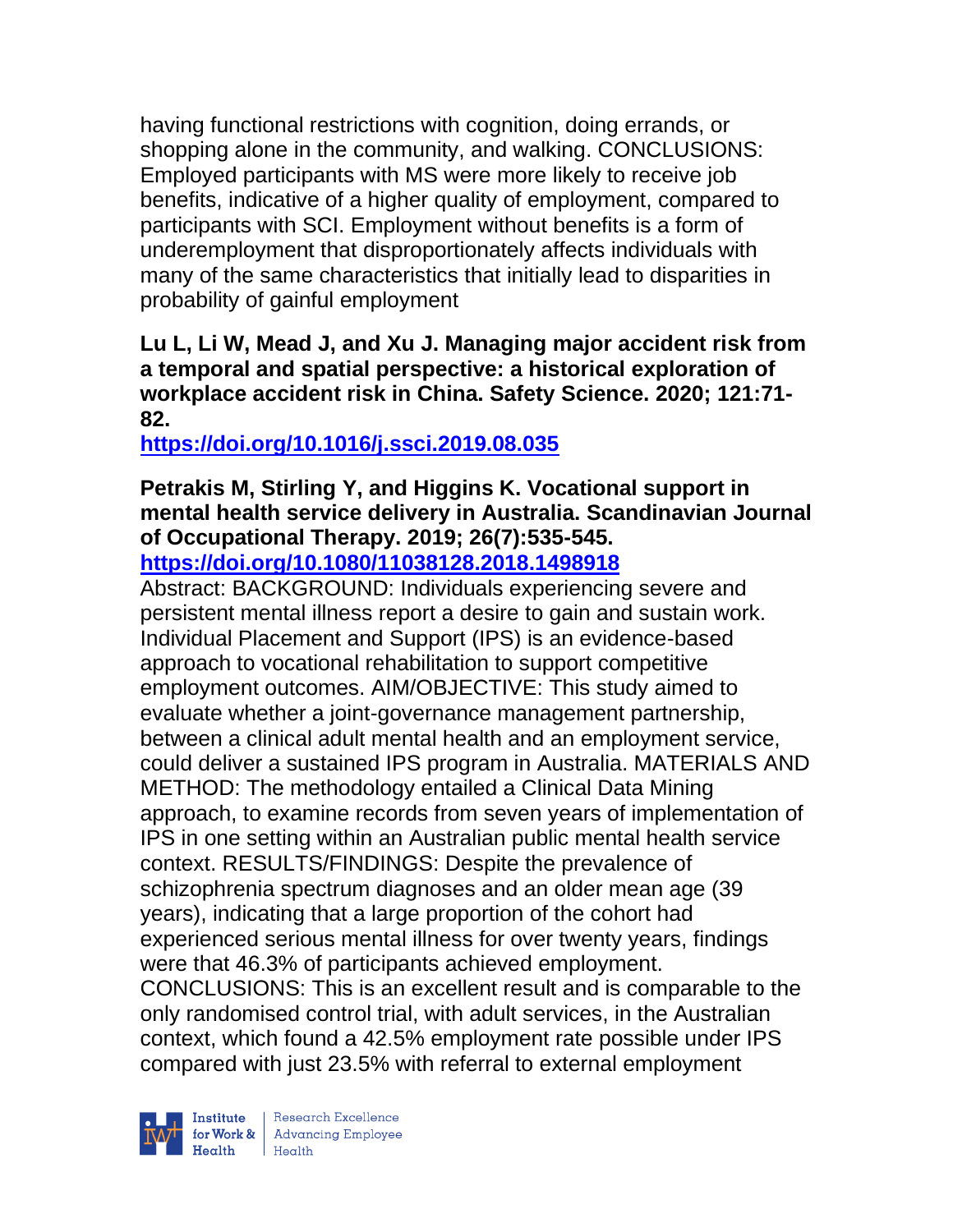services. SIGNIFICANCE: More extensive trialling of IPS across clinical services is required, in Australia and internationally, including fidelity protocols, for knowledge translation to be achieved

### **Salzwedel A, Wegscheider K, Schulz-Behrendt C, Dorr G, Reibis R, and Voller H. No impact of an extensive social intervention program on return to work and quality of life after acute cardiac event: a cluster-randomized trial in patients with negative occupational prognosis. International Archives of Occupational & Environmental Health. 2019; 92(8):1109-1120.**

**<https://doi.org/10.1007/s00420-019-01450-3>** 

Abstract: OBJECTIVES: To examine the effectiveness of extensive social therapy intervention during inpatient multi-component cardiac rehabilitation (CR) on return to work and quality of life in patients with low probability of work resumption after an acute cardiac event. METHODS: Patients after acute cardiac event with negative subjective expectations about return to work or unemployment ( $n =$ 354) were included and randomized in clusters of 3-6 study participants. Clusters were randomized for social counseling and therapy led by a social worker, six sessions of 60 min each in 3 weeks, or control group (usual care: individual counseling meeting by request). The return to work (RTW) status and change in quality of life (QoL, short form 12: Physical and Mental Component Summary PCS and MCS) 12 months after discharge from inpatient CR were outcome measures. RESULTS: The regression model for RTW showed no impact of the intervention (OR 1.1, 95% CI 0.6-2.1,  $P =$ 0.79; n = 263). Predictors were unemployment prior to CR as well as higher anxiety values at discharge from CR. Likewise, QoL was not improved by social therapy (linear mixed model: DeltaPCS 0.3, 95% CI - 1.9 to 2.5; P = 0.77; n = 177; DeltaMCS 0.7, 95% CI - 1.9 to 3.3;  $P = 0.58$ ; n = 215). CONCLUSIONS: In comparison to usual care, an intensive program of social support for patients during inpatient cardiac rehabilitation after an acute cardiac event had no additional impact on either the rate of resuming work or quality of life

**Sanchez-Herrera IS and Donate MJ. Occupational safety and health (OSH) and business strategy: the role of the OSH professional in Spain. Safety Science. 2019; 120:206-225. <https://doi.org/10.1016/j.ssci.2019.06.037>** 



| Research Excellence Finantium Research Excellence<br>
Finantium Research Employee<br>
Realth Health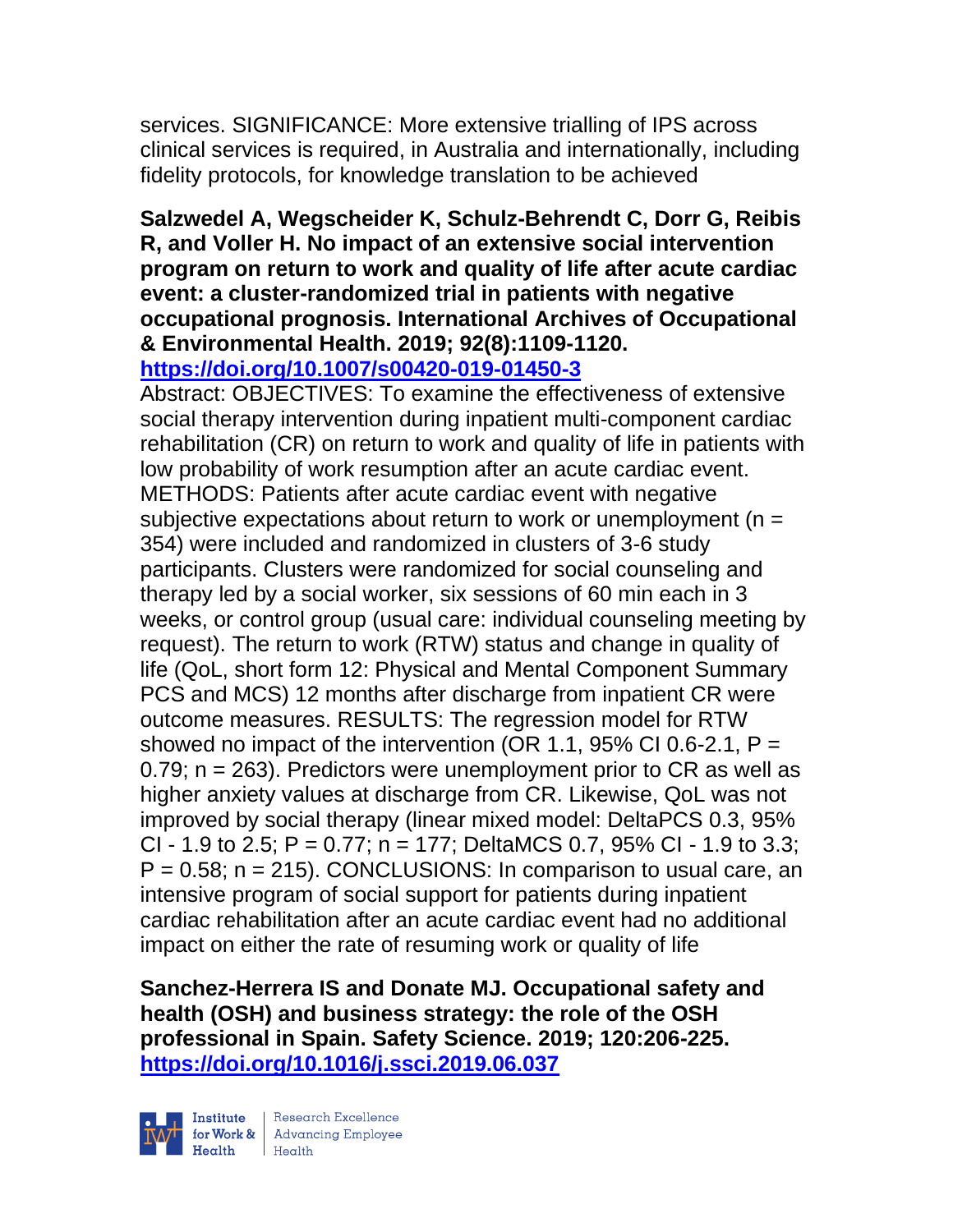### **Schwartz A, Gerberich SG, Kim H, Ryan AD, Church TR, Albin TJ, et al. Janitor ergonomics and injuries in the safe workload ergonomic exposure project (SWEEP) study. Applied Ergonomics. 2019; 81:102874.**

### **<https://doi.org/10.1016/j.apergo.2019.102874>**

Abstract: INTRODUCTION: A Minnesota union identified to researchers at the University of Minnesota a concern relevant to a possible relation between their daily workload and outcome of occupational injuries among a population of janitors. OBJECTIVE: To assess if the ergonomic workload is related to injuries among janitors. METHODS: Following an initial group discussion among janitors, which identified common and hazardous tasks potentially leading to occupational injuries, a questionnaire was developed, pre-tested, and distributed to the janitors. Questions addressed various exposures, including workload, and comprehensive information regarding injury occurrence over two six-month sequential periods (May 2016- October 2016, November 2016-April 2017). Quantitative ergonomic analyses were performed on a sub-group of janitors (n=30); these included data collection to identify Borg Perceived Exertion (Borg) and Rapid Entire Body Assessment (REBA) scores. Descriptive, multivariable with bias adjustment analyses were conducted on the resulting data. RESULTS: Eight tasks were found to be common for janitors. All average REBA scores for the tasks were identified in the high-risk category. The task of repeatedly emptying small trash cans (<25lb) was significantly related to injuries. Average Borg scores fell between the very light perceived exertion and somewhat difficult perceived exertion categories. Multivariable regression analyses indicated that age-sex-standardized ergonomic workload, measured by task frequencies and REBA or Borg scores, was positively related to injury occurrence. CONCLUSIONS: Standardized ergonomic workload was positively related to injury occurrence. This information serves as a basis for further research and potential intervention efforts

### **Verbeek J, Mattioli S, and Curti S. Systematic reviews in occupational health and safety: where are we and where should we go? La Medicina del Lavoro. 2019; 110(5):331-341. <https://doi.org/10.23749/mdl.v110i5.8952>**

Abstract: Systematic Reviews have been introduced to improve the



 $\begin{tabular}{|l|} Institute & Research Excellence \\ \hline for Work & Advancing Employee \\ Health & Health \\ \end{tabular}$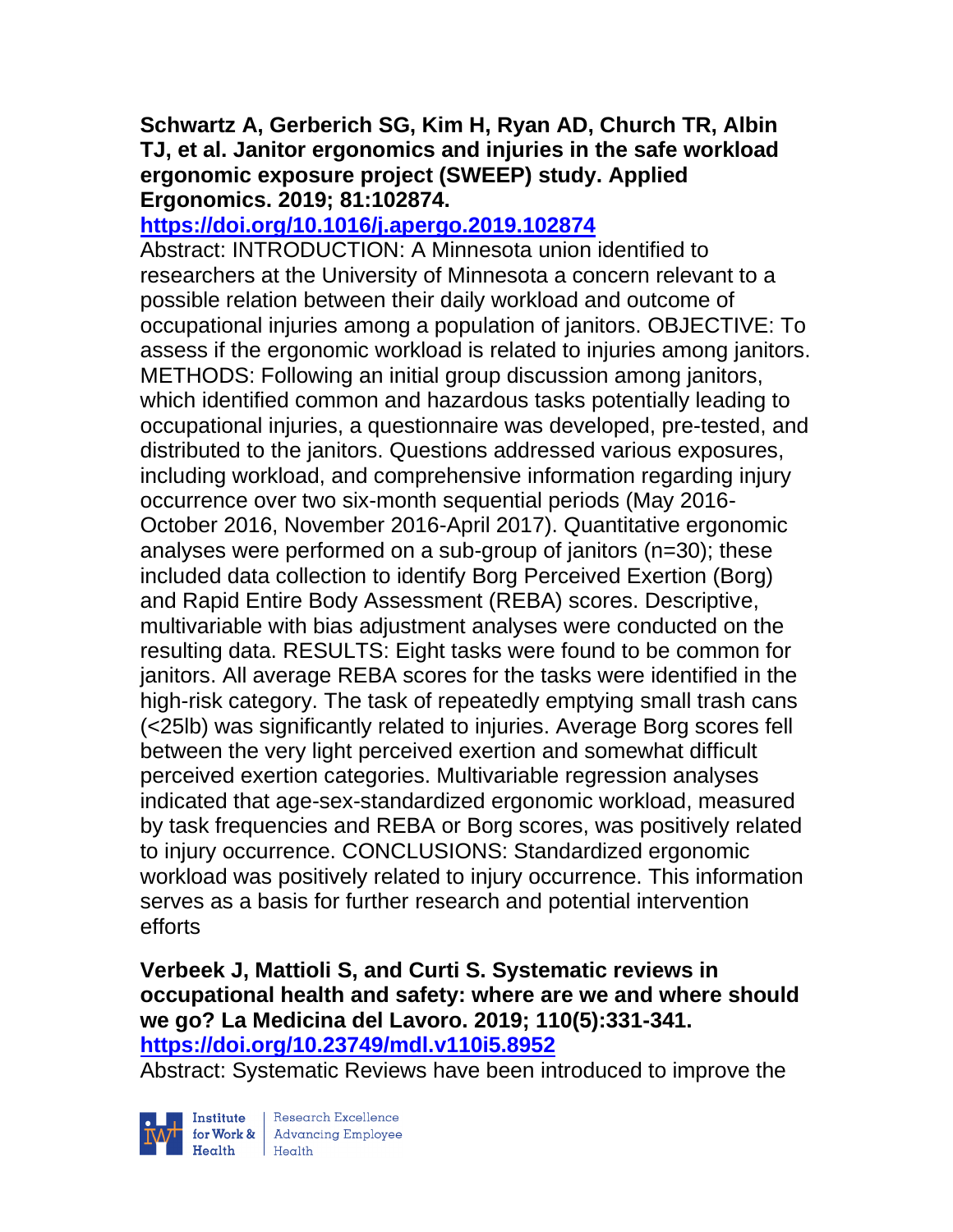synthesis of available evidence and to reduce bias in the conclusions about a body of evidence. Nowadays, Systematic Review is an established method also in the Occupational Safety and Health (OSH) field. It is the Cochrane Work Review Group that facilitates authors to produce Cochrane reviews of intervention topics in this area. A variety of guidelines used Cochrane Work reviews for underpinning their recommendations. Due to the comprehensive search and reproducibility of the methods of a systematic review, it turned out that systematic reviews can be powerful in changing beliefs. For example, studies published in the eighties advocated the use of back schools. Nowadays, we know that the total body of evidence has changed the traditional view that training in lifting techniques could prevent back pain. 'Sitting is the new smoking' is an eye catching nicely alliterating motto, but it is of course highly overstated. The findings of a Cochrane review of the effects of interventions to decrease sitting at work showed that sitting time can be reduced by a bit less than two hours per day by providing sit-stand desks plus education. However, it is unclear if this is sufficient to counter the effects of sitting. A wealth of evidence on OSH interventions has been collected by international collaboration in the Cochrane Work Review Group. This can be extended to systematic reviews of the effects of exposure of workers to assess to which risks of adverse health effects they are exposed

### **Xu Y, Wang Y, Chen J, He Y, Zeng Q, Huang Y, et al. The comorbidity of mental and physical disorders with self-reported chronic back or neck pain: results from the China Mental Health Survey. Journal of Affective Disorders. 2020; 260:334-341. <https://doi.org/10.1016/j.jad.2019.08.089>**

Abstract: BACKGROUND: To investigate mental and physical health comorbidity with chronic back or neck pain in the Chinese population, and assess the level of disability associated with chronic back or neck pain. METHODS: Data were derived from a large-scale and nationally representative community survey of adult respondents on mental health disorders in China (n=28,140). Chronic back or neck pain, other chronic pain conditions and chronic physical conditions were assessed by self-report. Mental disorders were assessed by the Composite International Diagnostic Interview (CIDI). Role disability during the past 30 days was assessed with the World Health



| Research Excellence **Example 18 Advancing Employee**<br> **Health** Health<br>
Health<br>
Health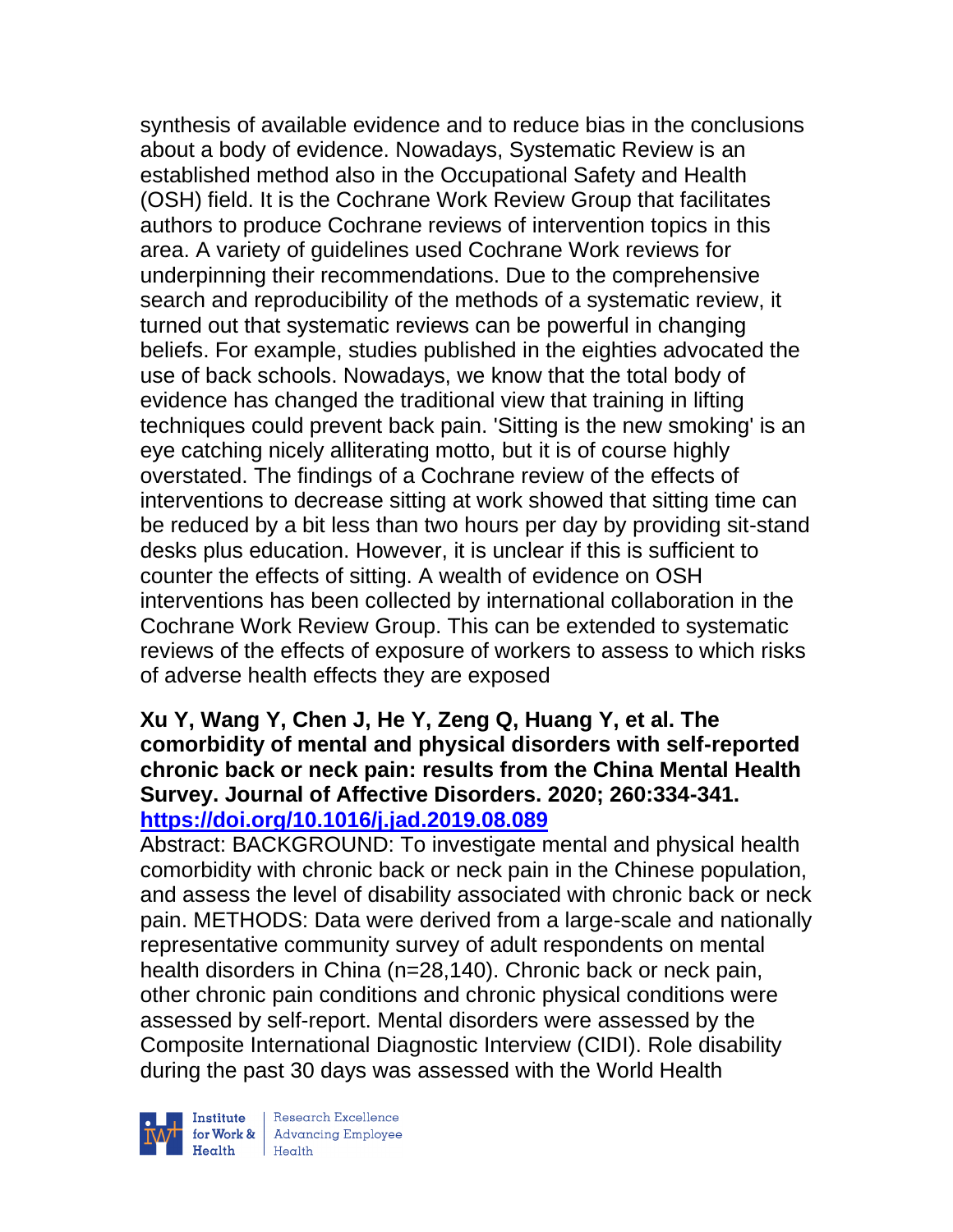Organization Disability Assessment Schedule (WHO-DAS-II). RESULTS: The 12-month prevalence of chronic back or neck pain was 10.8%. Most of respondents with chronic back or neck pain (71.2%) reported at least one other comorbid condition, including other chronic pain conditions (53.4%), chronic physical conditions (37.9%), and mental disorders (23.9%). It was found by logistic regression that mood disorders ( $OR = 3.7$ ,  $95\% CI:2.8-4.8$ ) showed stronger association with chronic back or neck pain than anxiety disorders and substance disorders. Most common chronic pains and physical conditions were significantly associated with chronic back or neck pain. Chronic back or neck pain was associated with role disability after controlling for demographics and for comorbidities. Physical and mental comorbidities explained 0.7% of the association between chronic back or neck pain and role disability. CONCLUSIONS: Chronic back or neck pain and physical-mental comorbidity is very common in China and chronic back or neck pain may increase the likelihood of other physical and mental diseases. This presents a great challenge for both clinical treatment and public health education. We believe that further study needs to be conducted to improve the diagnostic and management skills for comorbidity conditions

### **Zhou F, Shrestha A, Mai S, Tao Z, Li J, Wang Z, et al. Relationship between occupational noise exposure and hypertension: a cross-sectional study in steel factories. American Journal of Industrial Medicine. 2019; 62(11):961-968. <https://doi.org/10.1002/ajim.23034>**

Abstract: BACKGROUND: Hazardous exposure to occupational noise may be associated with an increased risk of cardiovascular disease and hypertension. This study was performed to assess the relationship between noise exposure and hypertension prevalence in steelworkers. METHODS: A cross-sectional survey using selfreported noise exposure and audiometrically measured hearing loss was performed. One thousand eight hundred and seventy-four workers were interviewed. Multiple logistic regression was used to calculate odds ratios for hypertension by noise exposure. Linear regression analysis was used to test associations between noise exposure and systolic blood pressure (SBP) and diastolic blood pressure (DBP). RESULTS: Occupational noise-exposed subjects



 $\begin{tabular}{|l|} Institute & Research Excellence \\ \hline for Work & Advancing Employee \\ Health & Health \\ \end{tabular}$ | Research Excellence